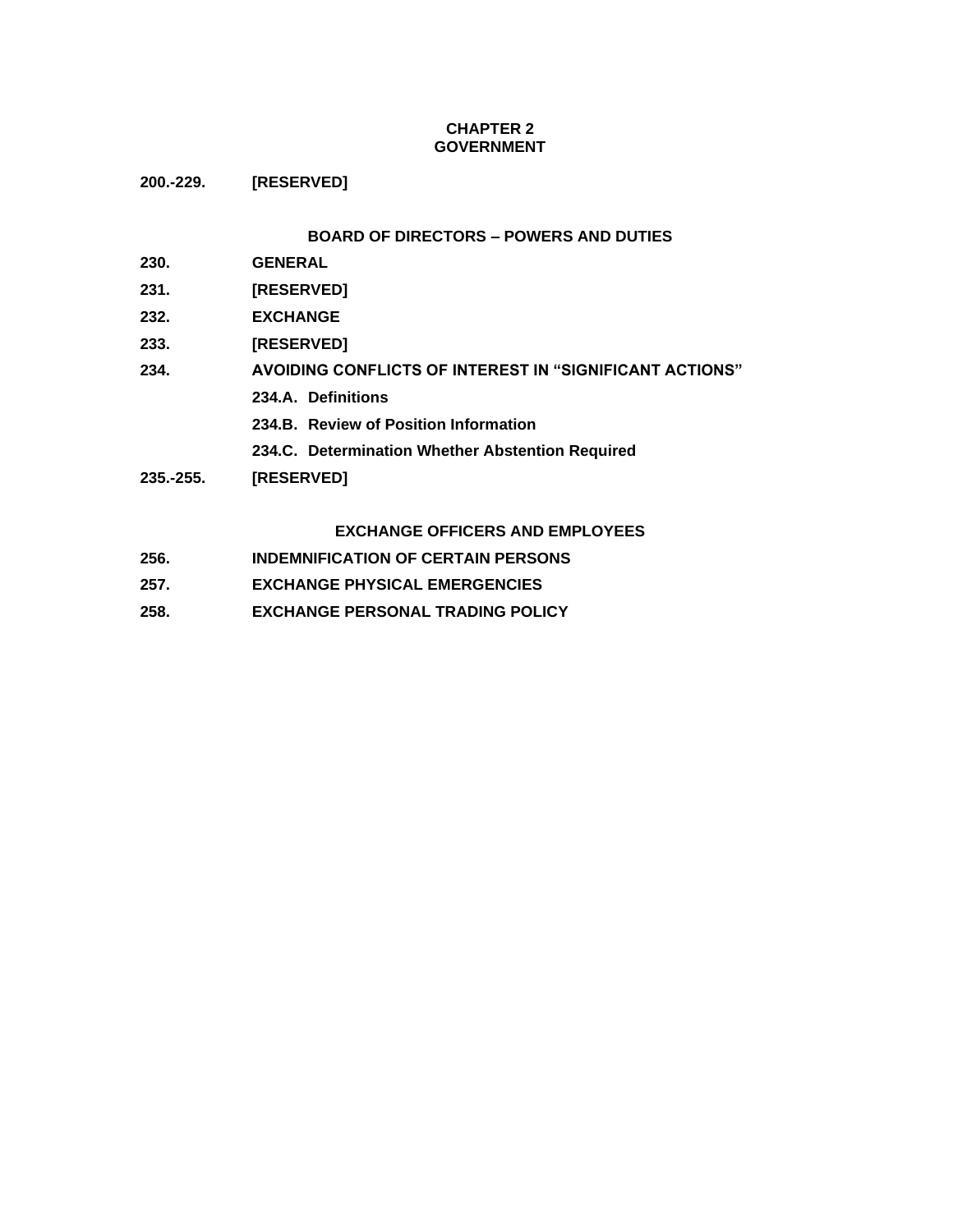## **Chapter 2 Government**

### **200-229. RESERVED**

# **BOARD OF DIRECTORS - POWERS AND DUTIES**

#### **230. GENERAL**

The Board shall, subject to applicable provisions in the relevant corporate charter and bylaws: a. Be the governing body of the Exchange;

- b. Have charge and control of all property of the Exchange;
- c. Provide, acquire and maintain suitable Exchange quarters and facilities;
- d. [Reserved];
- e. [Reserved];

f. Designate and authorize specific appointed officers to act on behalf of the Board to execute contracts within specified budgetary limits;

g. Fix, determine and levy all membership dues, fees and assessments when necessary;

h. Act in a judicial capacity in the conduct of hearings with respect to any charges proffered against Members as defined in Rule 400 and non-members and, after such hearings, determine what disciplinary action, if any, should be taken by the Exchange with respect to those charges;

i. Determine the commodities traded, the Division in which they shall be traded, the delivery months, hours of trading, the days of the contract month on which delivery may be made, and performance bond requirements;

j. Make and amend the Rules; provided, the Board may also delegate authority to make and amend the Rules as it deems appropriate; and

k. Have power to act in emergencies. In the event that the Board or a hearing panel of the Board determines that an emergency situation exists in which the free and orderly market in a commodity is likely to be disrupted, or the financial integrity of the Exchange is threatened, or the normal functioning of the Exchange has been or is likely to be disrupted, it may, upon a majority vote of the members present or upon a majority vote of the members who respond to a poll, take such action as may in the Board's sole discretion appear necessary to prevent, correct or alleviate the emergency condition. Board members who abstain from voting on a Significant Action as defined in Rule 234 shall not be counted in determining whether such action was approved by a majority vote, but such members can be counted for the purpose of determining whether a quorum exists. Without limiting the foregoing, the Board may: (1) suspend, curtail or terminate trading in any or all contracts, (2) limit trading to liquidation of contracts only, (3) order liquidation or transfer of all or a portion of a member's proprietary and/or customers' accounts, (4) order liquidation of positions of which the holder is unable or unwilling to make or take delivery, (5) confine trading to a specific price range, (6) modify the trading days or hours, (7) alter conditions of delivery, (8) fix the settlement price at which contracts are to be liquidated, and (9) require additional performance bonds to be deposited with the Clearing House. All Exchange contracts shall be subject to the Board's emergency powers and the specifications of each shall be deemed subject to this rule.

Any authority or discretion by these rules vested in or delegated to any other Person or committee shall not be construed to deprive the Board of such authority or discretion and in the event of a conflict, the determination of the matter by the Board shall prevail.

### **231. RESERVED**

### **232. EXCHANGE**

The Exchange shall be open on such days and at such hours as the Exchange shall determine,

except during emergency situations as provided by Exchange rules.

## **233. RESERVED**

# **234. AVOIDING CONFLICTS OF INTEREST IN SIGNIFICANT ACTIONS**

**234.A. Definitions**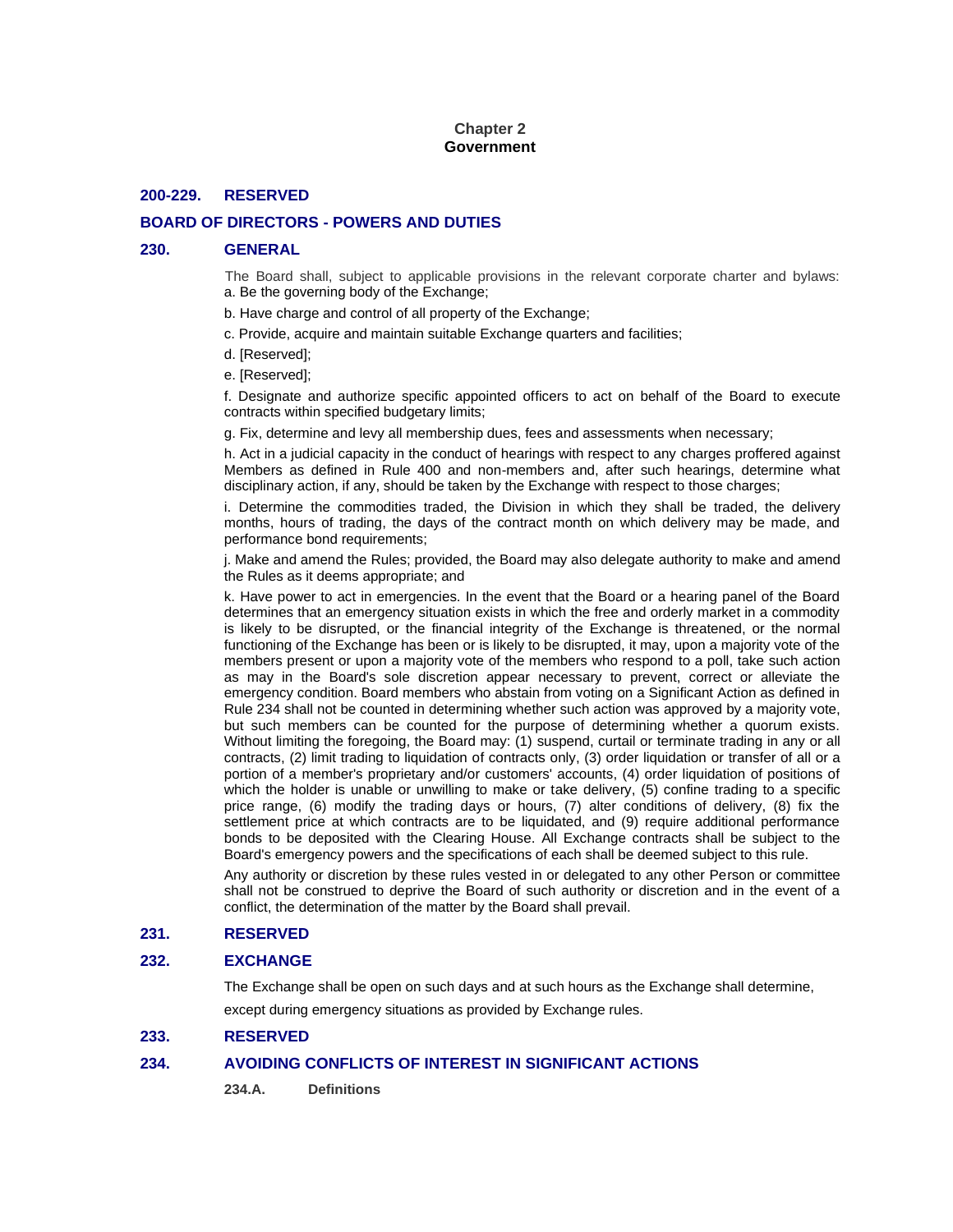### For purposes of this rule:

1. "Significant Action" means (a) an Exchange action or rule change which addresses an "emergency" as defined in CFTC Regulation 40.1(h); or (b) any change in Exchange performance bond levels that is designed to respond to extraordinary market conditions such as an actual or attempted corner, squeeze, congestion or undue concentration of positions, or that otherwise is likely to have a substantial effect on prices in any contract traded or cleared at the Exchange. 2. "Committee" means the Board or any body that is authorized to take a Significant Action. 3. "Member's Affiliated Firm" means a firm in which the member is a "principal," as defined in CFTC Regulation 3.1(a), or an employee.

#### **234.B. Review of Position Information**

1. Prior to the consideration of any Significant Action, each member of the Committee must disclose to the appropriate Exchange staff the following position information to the extent known to him:

a. Gross positions held at the Exchange in the member's personal accounts or "controlled accounts," as defined in CFTC Regulation 1.3(j);

b. Gross positions held at the Exchange in proprietary accounts of the Member's Affiliated Firm; c. Gross positions held at the Exchange in accounts in which the member is a principal; d. Net positions held at the Exchange in customer accounts at the Member's Affiliated Firm; and e. Any other types of positions, at the Exchange or elsewhere, held in the member's personal accounts or the proprietary accounts of the Member's Affiliated Firm that could reasonably be expected to be affected by the Significant Action.

2. Exchange staff will independently determine what positions are held in each of the above categories based on a review of the most recent large trader reports and clearing records available to the Exchange and any other source of information that is held by and reasonably available to the Exchange, taking into consideration the exigency of the Significant Action. 3. The requirements of sections B.1. and B.2. apply only to members who participate in either the deliberations or voting on the Significant Action in question.

### **234.C. Determination Whether Abstention Required**

1. A member of a Committee must abstain from both the deliberations and voting by such Committee on any Significant Action if the member knowingly has a direct and substantial financial interest in the result of the vote based upon either Exchange or non-Exchange positions that could reasonably be expected to be affected by the action or is otherwise conflicted based on existing Exchange policy. Exchange staff will independently require a member of a Committee to abstain from both the deliberations and voting by such Committee on any Significant Action if, based upon the information reviewed in sections B.1. and B.2. above, Exchange staff determines that the member has a direct and substantial financial interest in the result of the vote.

2. The Exchange will prepare written records to document that the conflicts determination procedures required by this rule have been followed. Such records will include (a) the names of all members who attended the meeting in person or who otherwise were present by electronic means; (b) the name of any member who voluntarily recused himself or was required to abstain from both the deliberations and voting on a matter and the reason for the recusal or abstention, if stated; and (c) information on the position information that was reviewed for each member.

### **235-255. RESERVED**

#### **EXCHANGE OFFICERS AND EMPLOYEES**

# **256. INDEMNIFICATION OF CERTAIN PERSONS**

The Exchange shall indemnify its directors, officers, committee members, employees, and other persons as specified in Article VIII of the Exchange's Bylaws and Article 3 of the Amended and Restated Bylaws of Commodity Exchange, Inc. as applicable.

### **257. EXCHANGE PHYSICAL EMERGENCIES**

In the event that the functions of the Exchange are, or are threatened to be, severely and adversely affected by a physical emergency such as fire or other casualty, bomb threats, substantial inclement weather, power failures, communications breakdowns, computer system breakdowns,